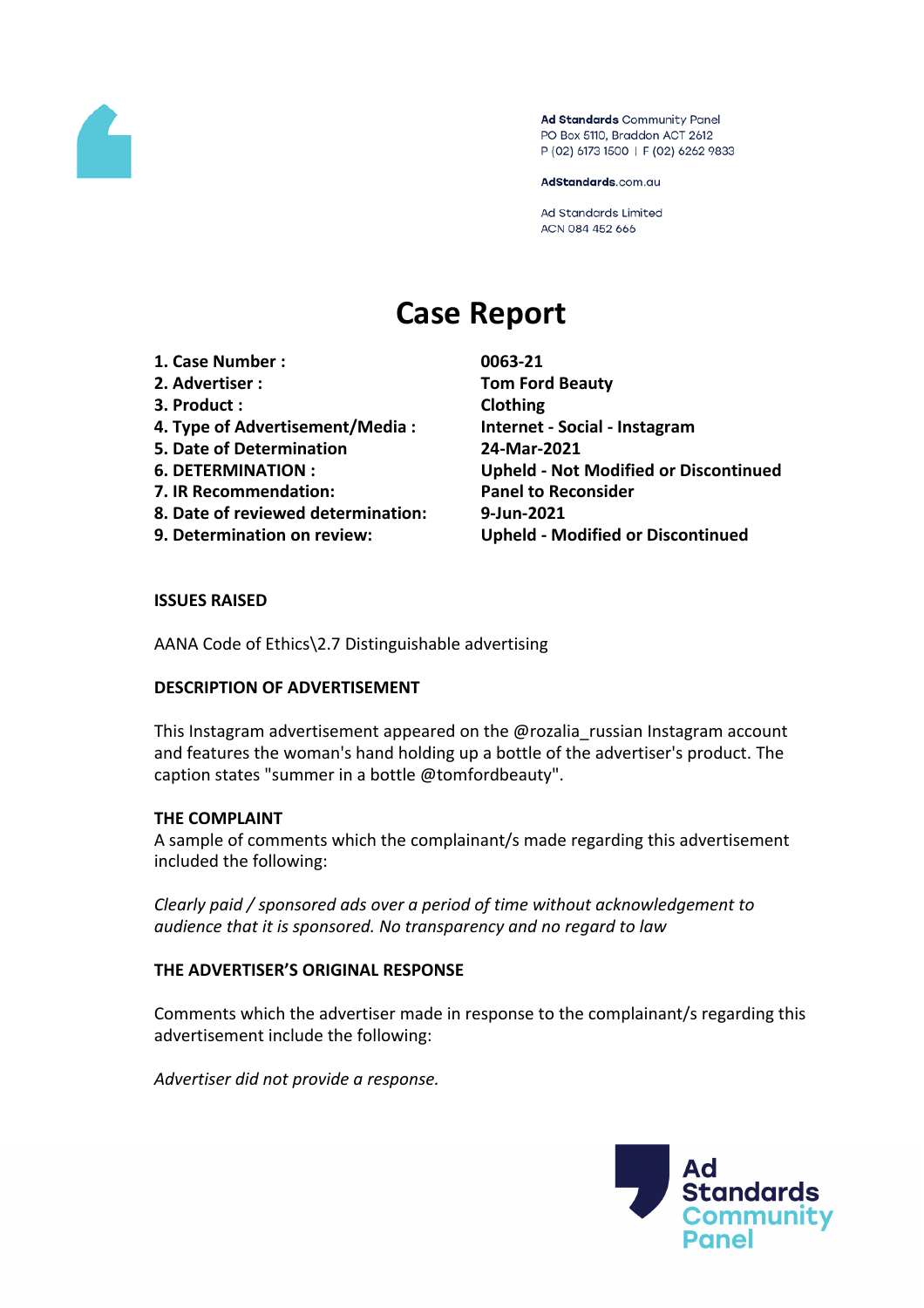

#### **THE ORIGINAL DETERMINATION**

The Ad Standards Community Panel (the Panel) considered whether this advertisement breaches Section 2 of the AANA Code of Ethics (the Code).

The Panel noted the complainant's concern that the Instagram post does not have sponsorship transparency.

The Panel viewed the advertisement and noted the advertiser did not respond.

#### *Section 2.7: Advertising or Marketing Communication shall be clearly distinguishable as such.*

#### **Is the material advertising?**

The Panel noted that it must consider two matters:

- Does the material constitute an 'advertising or marketing communication', and if so
- Is the advertising material clearly distinguishable as such?

#### **Does the material constitute an 'advertising or marketing communication'?**

The Panel noted the definition of advertising in the Code: "any material which is published or broadcast using any Medium or any activity which is undertaken by, or on behalf of an advertiser or marketer,

• over which the advertiser or marketer has a reasonable degree of control, and

• that draws the attention of the public in a manner calculated to promote or oppose directly or indirectly a product, service, person, organisation or line of conduct".

The Panel considered that the clear placement of the product in the advertisement and the use of the brand name did amount to material which would draw the attention of the public in a manner designed to promote the brand.

With regards to whether the advertiser or marketer has a reasonable degree of control, the Panel noted that the advertiser had not provided a response to the case. The Panel therefore was unable to confirm whether the advertiser had arranged for the Instagram post. However, the Panel proceeded on the presumption that the Instagram post was authorised by the advertiser, on the basis that Rozalia Russian is a well-known influencer who would be likely to post such material in a commercial arrangement.

#### **Is the material clearly distinguishable as such?**

The Panel noted the Practice Note for the Code states:

"Influencer and affiliate marketing often appears alongside organic/genuine user generated content and is often less obvious to the audience. Where an influencer or affiliate accepts payment of money or free products or services from a brand in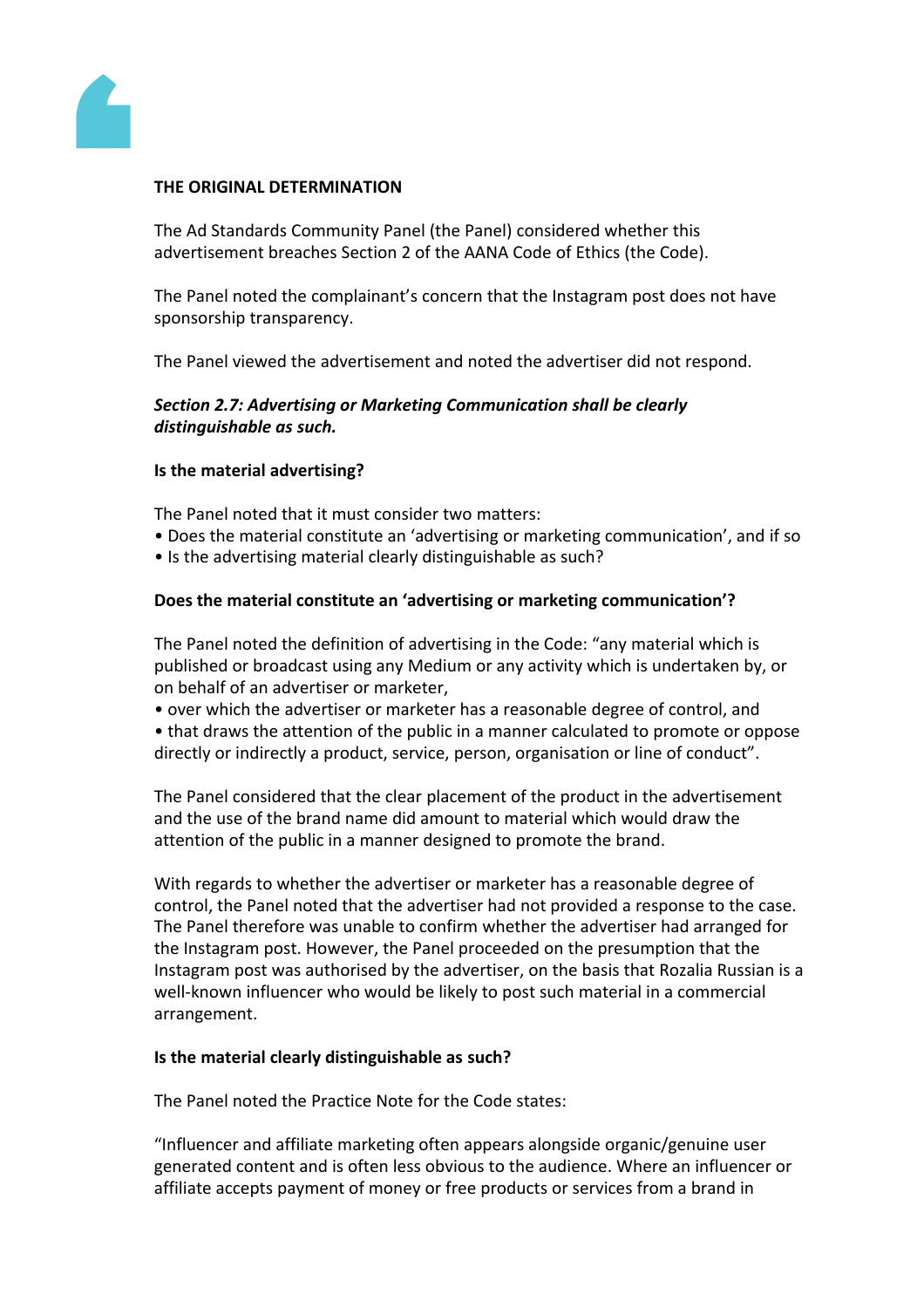

exchange for them to promote that brand's products or services, the relationship must be clear, obvious and upfront to the audience and expressed in a way that is easily understood (e.g. #ad, Advert, Advertising, Branded Content, Paid Partnership, Paid Promotion). Less clear labels such as #sp, Spon, gifted, Affiliate, Collab, thanks to… or merely mentioning the brand name may not be sufficient to clearly distinguish the post as advertising."

The Panel considered that while some followers of the influencer may be able to recognise that this post is most likely advertising, there was nothing in the wording of the post and no hashtags which clearly demonstrated that this is advertising material.

The Panel considered that tagging the brand on its own was not sufficient to clearly and obviously show that there was an arrangement between the brand and influencer.

## **2.7 conclusion**

In the Panel's view the advertisement was not clearly distinguishable as such and did breach Section 2.7 of the Code.

#### **Conclusion**

Finding that the advertisement did breach Section 2.7 of the Code, the Panel upheld the complaint.

#### **THE ADVERTISER'S RESPONSE TO ORIGINAL DETERMINATION**

The advertiser has not provided a response to the Panel's determination. Ad Standards will continue to work with the advertiser and other industry bodies regarding this issue of non-compliance.

#### **INDEPENDENT REVIEW**

## **Ad Standards received the following request for an Independent Review of the determination**

We refer to the Determination, which relates to an Instagram post by Rozalia Russian dated 14 January 2021 showing a bottle of Tom Ford fragrance available at https://www.instagram.com/p/CKAUuIZATux/ (Instagram Post).

Thank you for your email dated 27 April 2021 in which you indicated that Tom Ford Beauty may provide a submission in relation to the complaint addressed in the Determination.

Prior to the Determination, we understand that Ad Standards attempted to contact Tom Ford International, in relation to a complaint being considered by the Community Panel.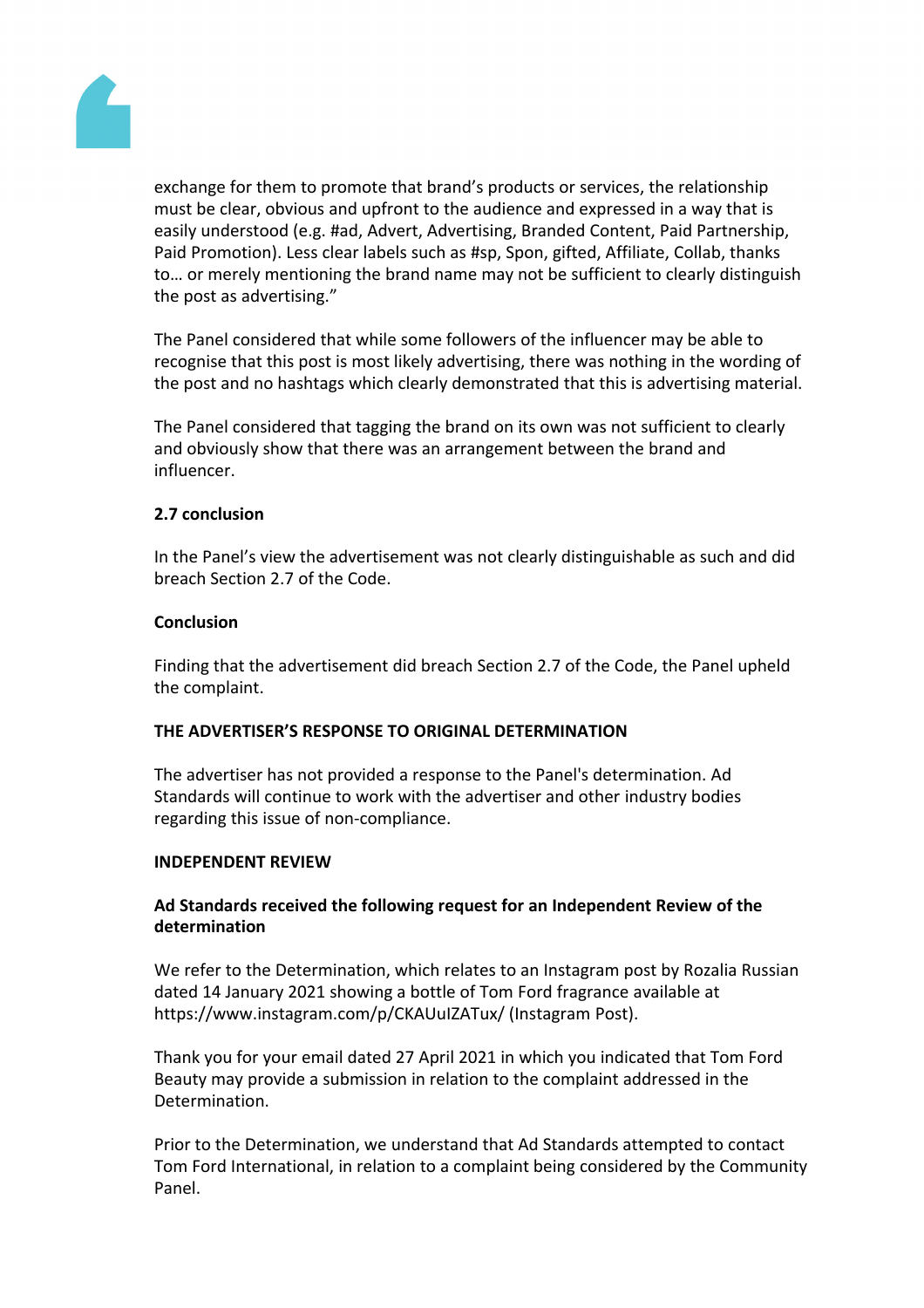

Unfortunately, Tom Ford Beauty - the business responsible for Tom Ford fragrance, does not own or operate the email address– and was not aware of Ad Standards' attempts to contact Tom Ford International. Therefore, Tom Ford Beauty was not able to respond to the complaint prior to the Determination.

If Tom Ford Beauty had been aware of Ad Standards' communications, please be assured we would have responded promptly. We note that Ad Standards has previously considered complaints related to Tom Ford Beauty advertisements (references 0199/15; 0158/15 and 0101/16). In each instance Tom Ford Beauty, and not Tom Ford International, was contacted directly by Ad Standards and responded, comprehensively, in relation to each complaint.

Tom Ford Beauty apologises for any inconvenience caused by the communication challenges in relation to this matter, and appreciates the opportunity to consider and respond to the complaint notification from Ad Standards (dated 12 March 2021) and the Determination (dated 24 March 2021).

We note the Determination was sent to the email address noted above, on 21 April 2021.

For the reasons outlined below, and with the benefit of information not previously available to the Community Panel, Tom Ford Beauty requests that the Community Panel reconsider its decision that the Instagram Post breached section 2.7 of the AANA Code of Ethics (the Code).

To the extent necessary in these unusual circumstances, Tom Ford Beauty also seeks independent review of the Determination on the basis that new and additional relevant evidence is available which could have a significant bearing on the Determination. As outlined above, this information was not previously available to the Community Panel as Tom Ford Beauty was not aware of the complaint and did not have an opportunity to provide a response.

Unfortunately, in view of the communication challenges outlined above, this means there was a substantial flaw in the Determination and process by which the Determination was made, when this evidence is taken into account.

We request that the Determination be reviewed and a recommendation made to the Community Panel to dismiss the original complaint.

#### 1.

#### Instagram Post

The Instagram Post features a photograph of a hand holding a bottle of Tom Ford Soleil Blanc Eau de Parfum (the Product) and is accompanied by the caption "summer in a bottle @tomfordbeauty".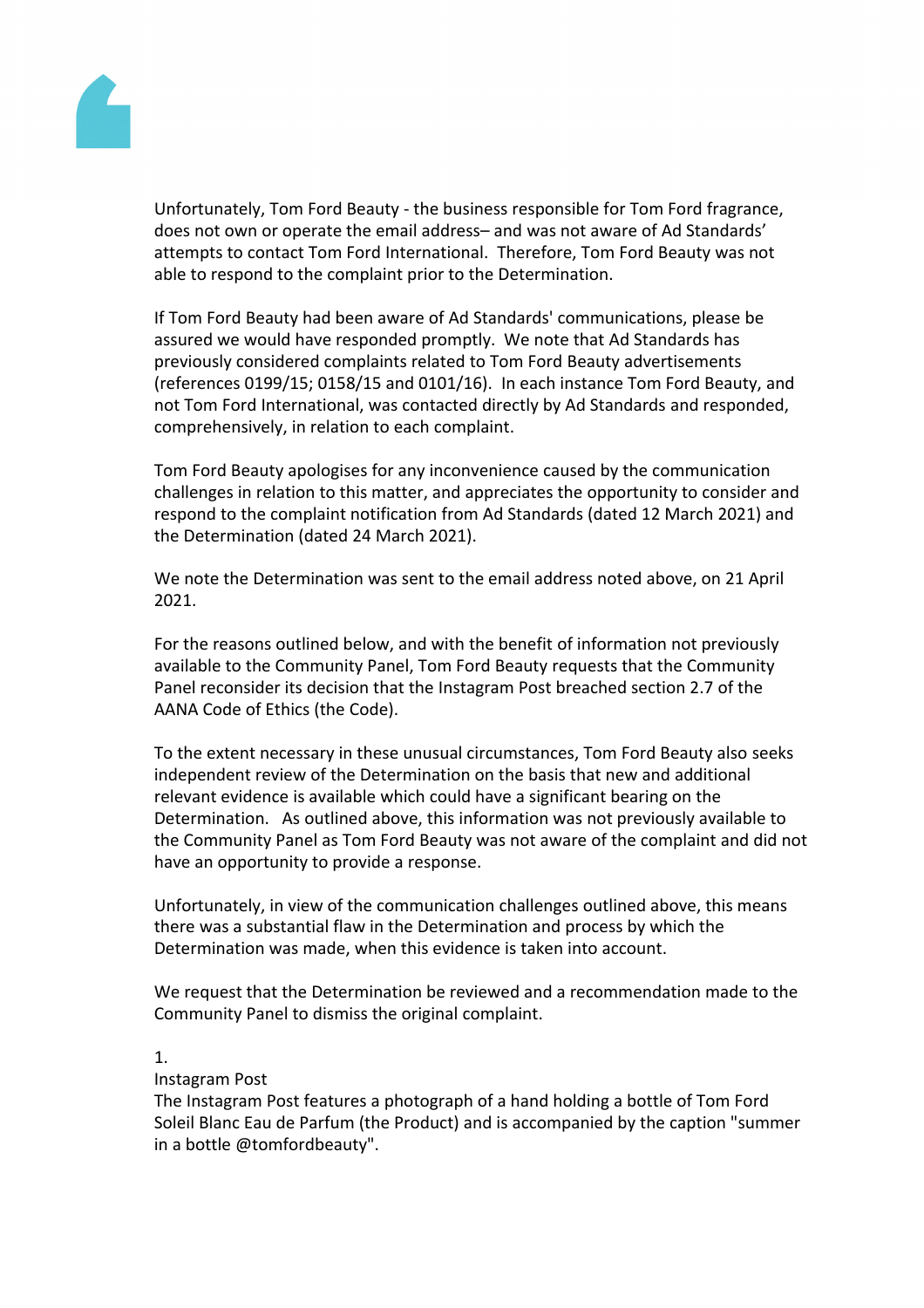

Tom Ford Beauty did not request or expect Ms Russian to post about the Product and did not review the Instagram Post in advance of its publication. There is no current or past commercial relationship between Tom Ford Beauty and Ms Russian. In fact, Tom Ford Beauty does not engage in paid influencer partnerships or commercial arrangements in which it solicits or controls influencer content.

Instead, the Product was given to Ms Russian as a Christmas gift by Tom Ford Beauty per its custom of providing Christmas gifts as a think you for being a fan of the brand.

In November 2020, Tom Ford Beauty contacted Ms Russian's management with a Christmas gift offering her an opportunity to select a few products of her choice. Ms Russian selected a lipstick, an eyeshadow palette and two fragrances (including the Product).

The gift was then delivered to Ms Russian with short, handwritten note: "In celebration of the holiday season, and as thank you for your ongoing support this year, please enjoy your personalised selection of Tom Ford Beauty holiday favourites. A very Merry Christmas from Tom Ford Beauty."

Importantly, this communication did not stipulate any conditions on the provision of the gift, made no request to Ms Russian, and did not require Ms Russian to feature any of the products on social media (or otherwise advertise or promote the products). Ms. Russian's later decision to post about the Product was entirely her own. Tom Ford Beauty was not aware of the Instagram Post prior to its posting and did not control or direct its content.

In fact, we note that the Instagram Post featured only one of the products gifted to Ms Russian; none of the others have been featured on Ms Russian's social media, consistent with the fact that she was under no obligation to promote any of the products in the gift.

#### **2. Submission in relation to definition of "advertising"**

The Code defines "advertising" as:

*any advertising, marketing communication or material which is published or broadcast using any Medium or any activity which is undertaken by, or on behalf of an advertiser or marketer,*

- *over which the advertiser or marketer has a reasonable degree of control, and*
- *that draws the attention of the public in a manner calculated to promote or oppose directly or indirectly a product, service, person, organisation or line of conduct*

In reaching its Determination, the Community Panel (without the benefit, at that time, of information from Tom Ford Beauty):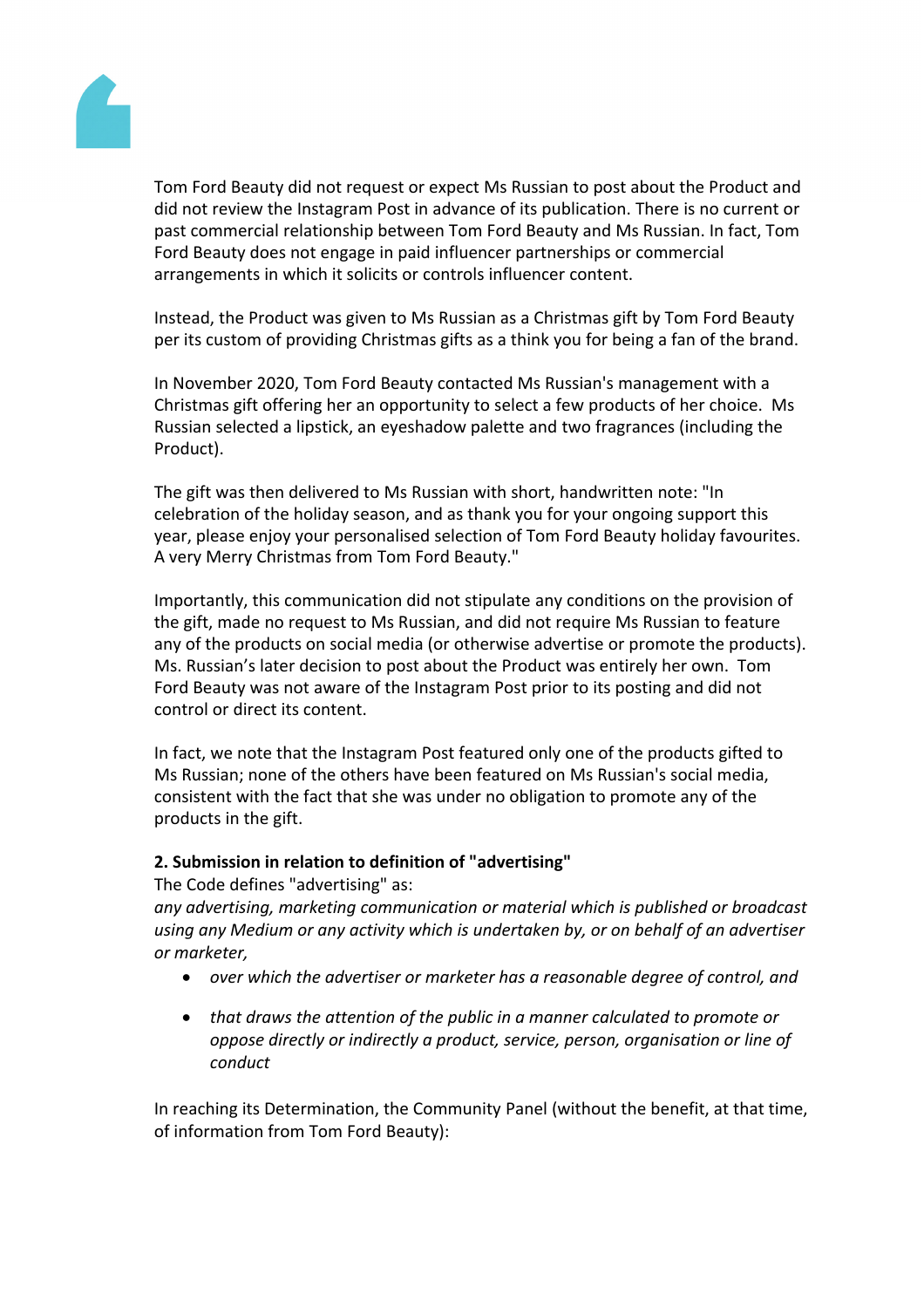

- assumed that the Instagram Post was authorised by Tom Ford on the basis that Ms Russian "is a well-known influencer who would be likely to post such material in a commercial arrangement"; and
- considered that the Product's placement and the use of the brand name drew "the attention of the public in a manner designed to promote the brand".

As described above, Tom Ford Beauty had no control whatsoever over the Instagram Post, and therefore, the Instagram Post does not constitute advertising. This submission is supported by the AANA Industry Practice Note on Clearly Distinguishable Advertising (the **Practice Note**). The Practice Note contains a list of scenarios and guidance in relation to the Code. Relevantly, one scenario states "*FabFaces sends a celebrity a set of make-up brushes for free without any stipulation that she must post comments about the products on social media.*" The guidance in relation to this scenario is: "*Where there is no control by FabFaces over any statements the celebrity may make then any resulting communication is unlikely to be considered advertising or marketing communication.*"

This Practice Note scenario is comparable to the scenario involving Tom Ford Beauty and Ms Russian because Tom Ford Beauty did not:

(a) ask Ms Russian to promote the Product and did not attempt to place Ms Russian under any obligation to do so;

(b) exercise any control over the Instagram Post (indeed, Tom Ford Beauty was not aware of the content of the Instagram Post until after it was posted).

Therefore, the Instagram Post is unsponsored user generated content and not "advertising" pursuant to the Code.

# **3. Submission concerning whether the material is "clearly distinguishable" as advertising**

The Community Panel focussed upon section 2.7 of the Code, which requires that "*Advertising should be clearly distinguishable as such*" and the Determination found the Instagram Post was contrary to section 2.7.

Tom Ford Beauty submits that, on the basis that the Instagram Post is not advertising, section 2.7 is not relevant to the Instagram Post and has not been breached.

# **Conclusion**

Tom Ford Beauty is committed to compliance with the Code.

We note that we have addressed those aspects of the Code that the Community Panel considered relevant. Please let us know if Ad Standards or the Community Panel considers any other aspect of the Code to be relevant and we would be happy to make further submissions.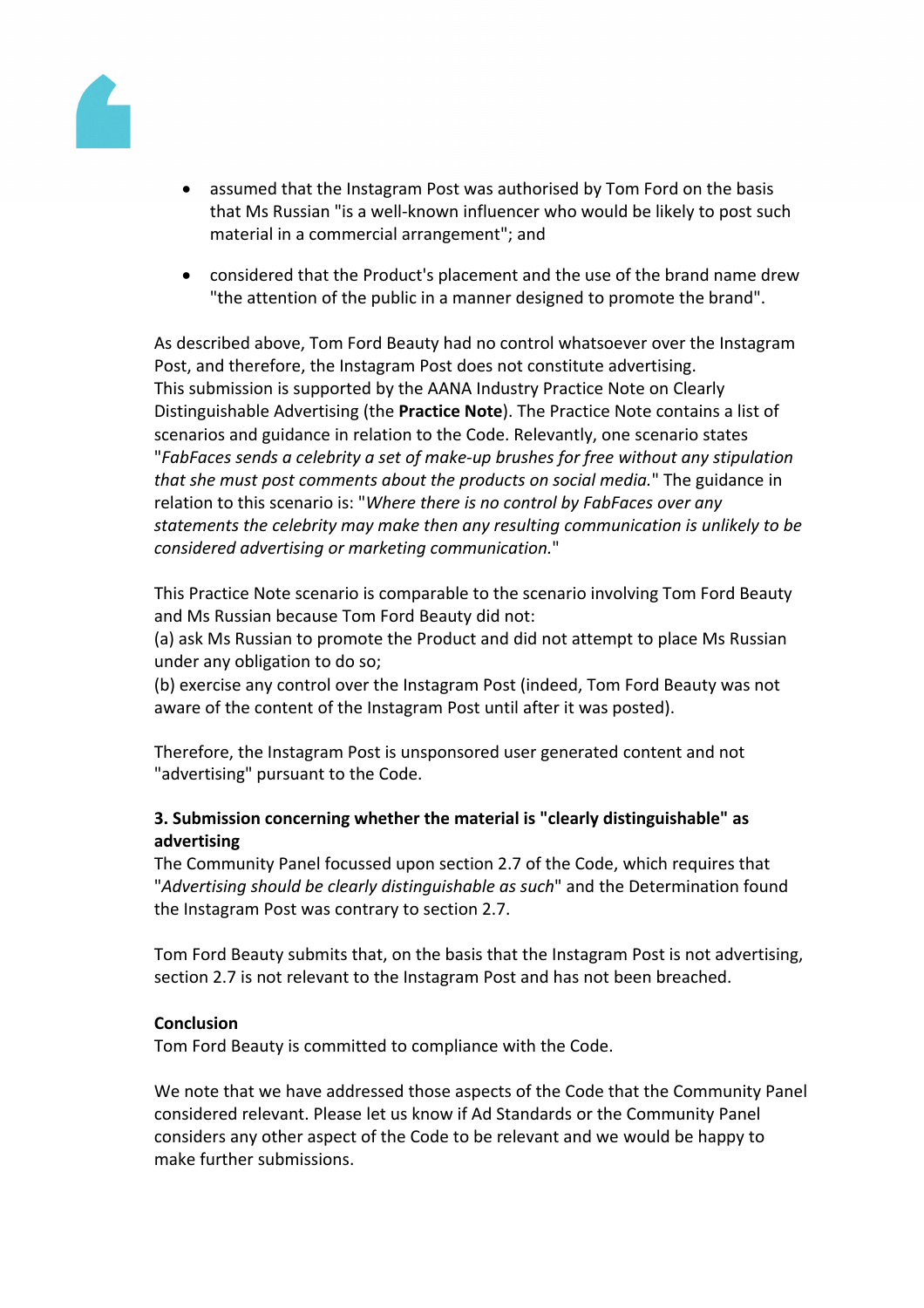

We appreciate that the information set out above regarding the Instagram Post was unfortunately not available to the Community Panel at the time of the Determination, and we hope this information is now helpful in clarifying the position.

Our client is concerned that the Determination does not accurately reflect the application of the Code to the Instagram Post, nor the respective positions of Tom Ford Beauty and Ms Russian.

We request that Ad Standards or the independent reviewer request the Community Panel to reconsider its decision, amend the Determination and dismiss the complaint.

#### **INDEPENDENT REVIEWER'S RECOMMENDATION**

#### **Independent Review Decision**

I recommend that the Community Panel review its determination in this matter.

## **Complaint**

This was a complaint about a photo appearing on the Instagram account, 'rozalia russian', on 14 January 2021. The photo featured a woman holding a product container with a label that read:

# TOMFORD SOLEIL BLANC EAU DE PERFUM

The caption on the Instagram page read:

*rozalia\_russian summer in a bottle @tomfordbeauty*

The complaint listed the reason for concern as:

*Clearly paid / sponsored ads over a period of time without acknowledgement to audience that it is sponsored. No transparency and no regard to law.*

#### **Community Panel decision**

The Case Report of the Community Panel decision (dated 24 March 2021) named the advertiser as Tom Ford International.

The Panel considered whether the advertisement breached section 2.7 of the AANA Code of Ethics:

# *2.7 Advertising shall be clearly distinguishable as such.*

The Panel commented that the advertiser had not provided a response to Ad Standards.

The Panel upheld the complaint, finding that the Instagram post was an '*advertising or marketing communication'* that was not '*clearly distinguishable'*. The Panel explained those two findings as follows: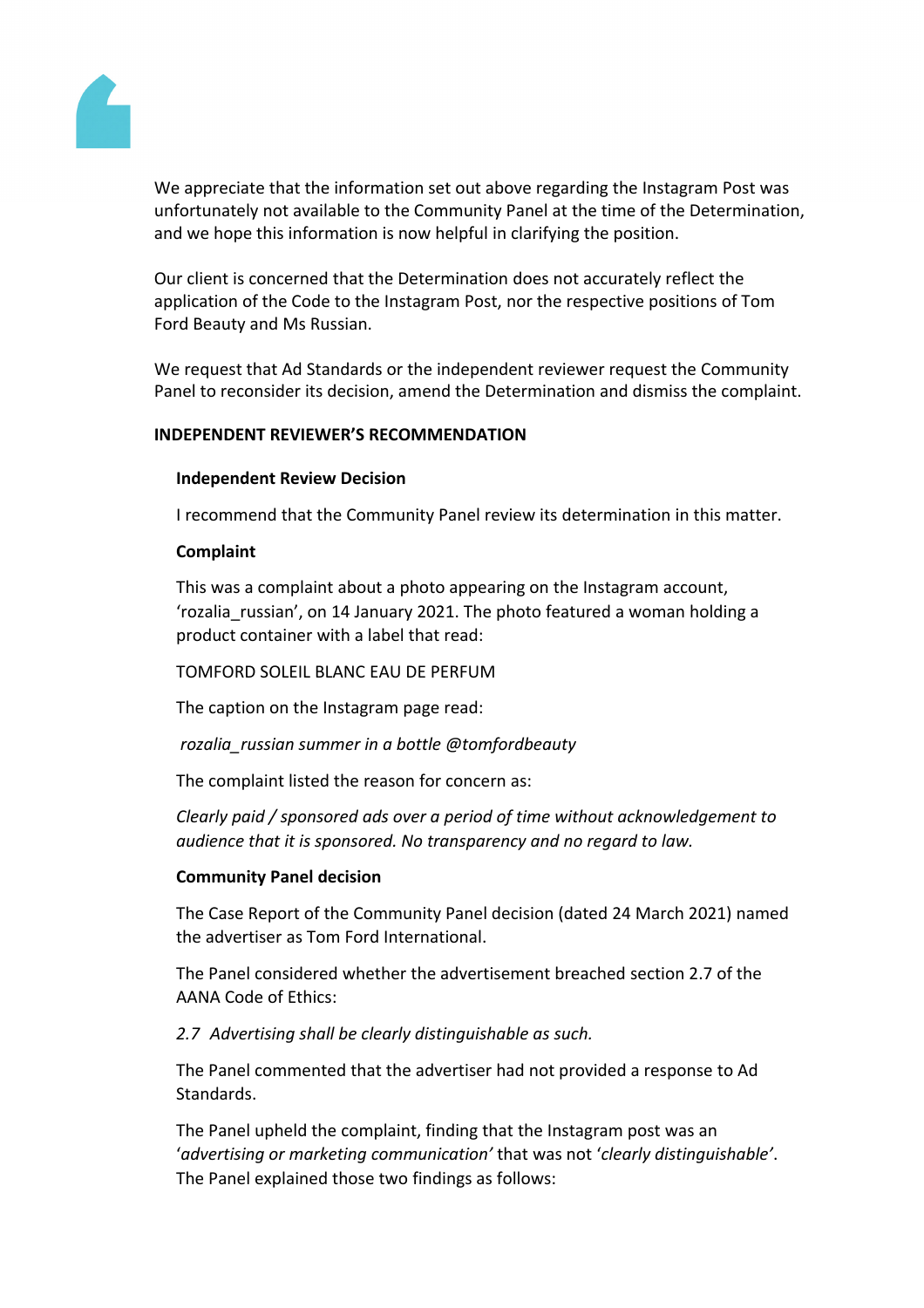

- *'Advertising':* The AANA Code contains the following definition of 'advertising':
- *… any material which is published or broadcast using any Medium or any activity which is undertaken by, or on behalf of an advertiser or marketer,*
- *over which the advertiser or marketer has a reasonable degree of control, and*
- *that draws the attention of the public in a manner calculated to promote or oppose directly or indirectly a product, service, person, organisation or line of conduct …*
- The placement of the branded product in the photo aimed to draw the attention of the public to the product and to promote it.
- In the absence of any response from the advertiser, the Panel proceeded on the presumption that the advertiser had authorised the Instagram post, as Rozalia Russian was a well-known influencer who would be likely to post such material in a commercial arrangement.
- '*Clearly distinguishable*': There was nothing in the wording of the Instagram post or hashtag to clearly demonstrate that the post was advertising material, or to show the arrangement between the brand and the influencer.

# **Request for review**

An application for review was submitted by Baker & McKenzie on 12 May 2021 on behalf of Tom Ford Beauty.

I accepted that the application set out a prima facie case for review on two grounds:

- *There was a substantial flaw in the Community Panel's determination:* The Ad Standards notification of the complaint was sent to an email address that is not owned or operated by Tom Ford Beauty. Baker & McKenzie submitted that Tom Ford Beauty would otherwise have responded to the complaint.
- *New and relevant evidence was presented that was not considered by the Community Panel and could have a significant bearing on its determination*: Baker & McKenzie submitted that the Instagram post did not constitute 'advertising' within the meaning of the AANA Code as Tom Ford Beauty had no commercial relationship with Ms Russian and was not aware that she would make an Instagram post about the product.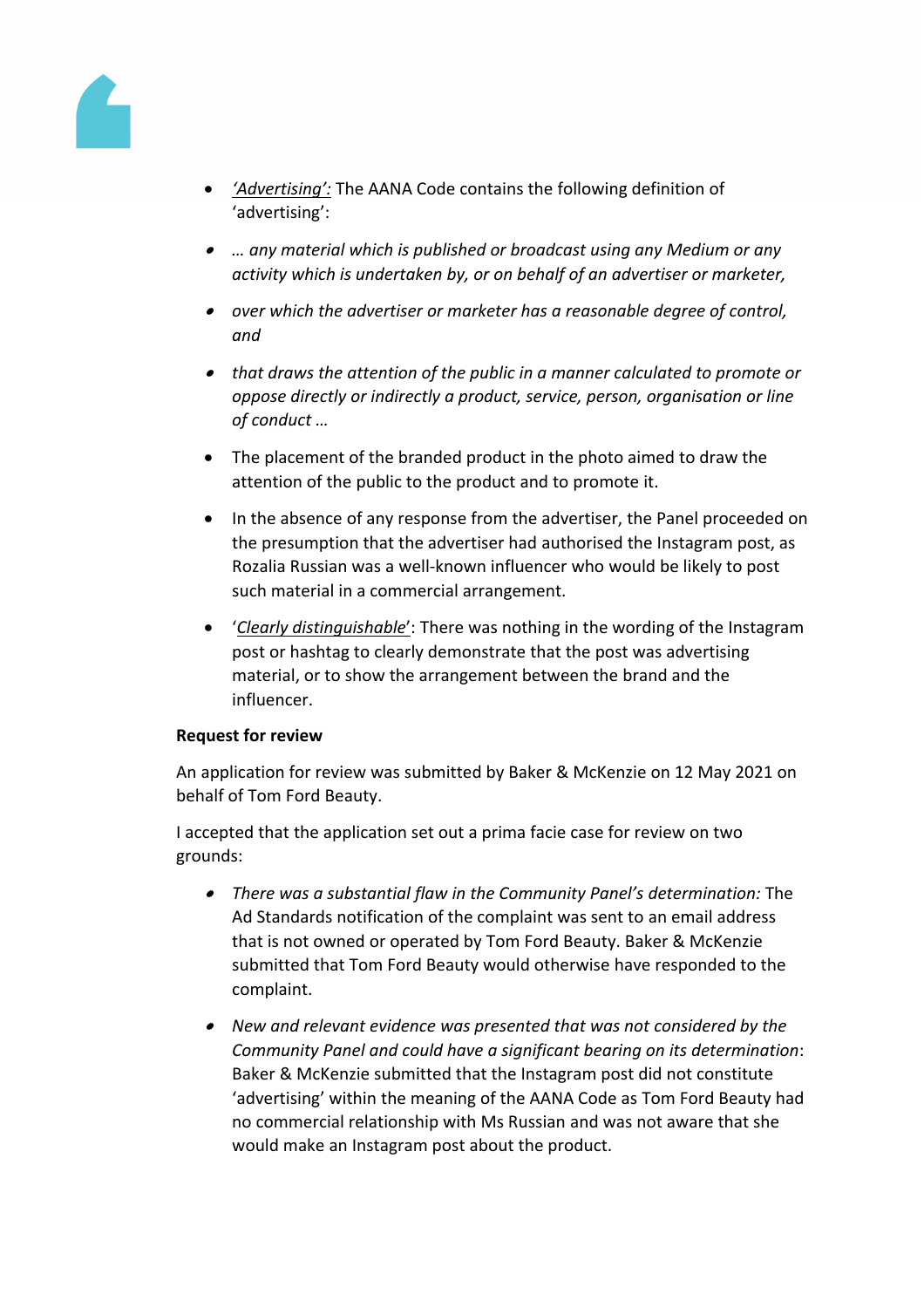

The complainant and the advertiser were notified that the application for review was accepted. The complainant was invited to make a further submission. No submission was received.

## **Analysis of the application for review**

# *Should the Community Panel review its decision on the basis that there was there a substantial flaw in its decision?*

Baker & McKenzie's submission explained that the Ad Standards notification to Tom Ford Beauty that a complaint relating to it had been received was sent to an email address that it is not owned or operated by Tom Ford Beauty (As noted above, the Case Report named the advertiser as Tom Ford International.)

The submission advised that Tom Ford Beauty would have responded to the complaint had a notice been received. Tom Ford Beauty has responded in previous cases when notified by Ad Standards of a complaint relating to it.

The Ad Standards complaint handling procedures anticipate that an advertiser will be given a reasonable opportunity to respond to a complaint relating to it, consistently with the principles of procedural fairness.

It appears that has not happened in this case because of administrative error or oversight. There is no reason to doubt Baker & McKenzie's submission that Tom Ford Beauty did not receive notification of the complaint and would have responded had it done so.

I therefore recommend that the Community Panel review its decision in light of the evidence now presented in the Baker & McKenzie submission.

# *Should the Community Panel reverse its decision on the basis of new and relevant evidence that was not earlier considered by the Panel?*

The Baker & McKenzie submission provides the following information that was not available to the Community Panel:

- Tom Ford Beauty had provided the product as a Christmas gift to Ms Russian, but did not request or require or expect her to advertise the product or feature it on social media
- Tom Ford Beauty was not aware that Ms Russian would make an Instagram post about the product and did not review the post in advance of publication
- There is no current or past commercial relationship between Tom Ford Beauty and Ms Russian
- Tom Ford Beauty does not engage in paid influencer partnerships or commercial arrangements to solicit or control influencer content.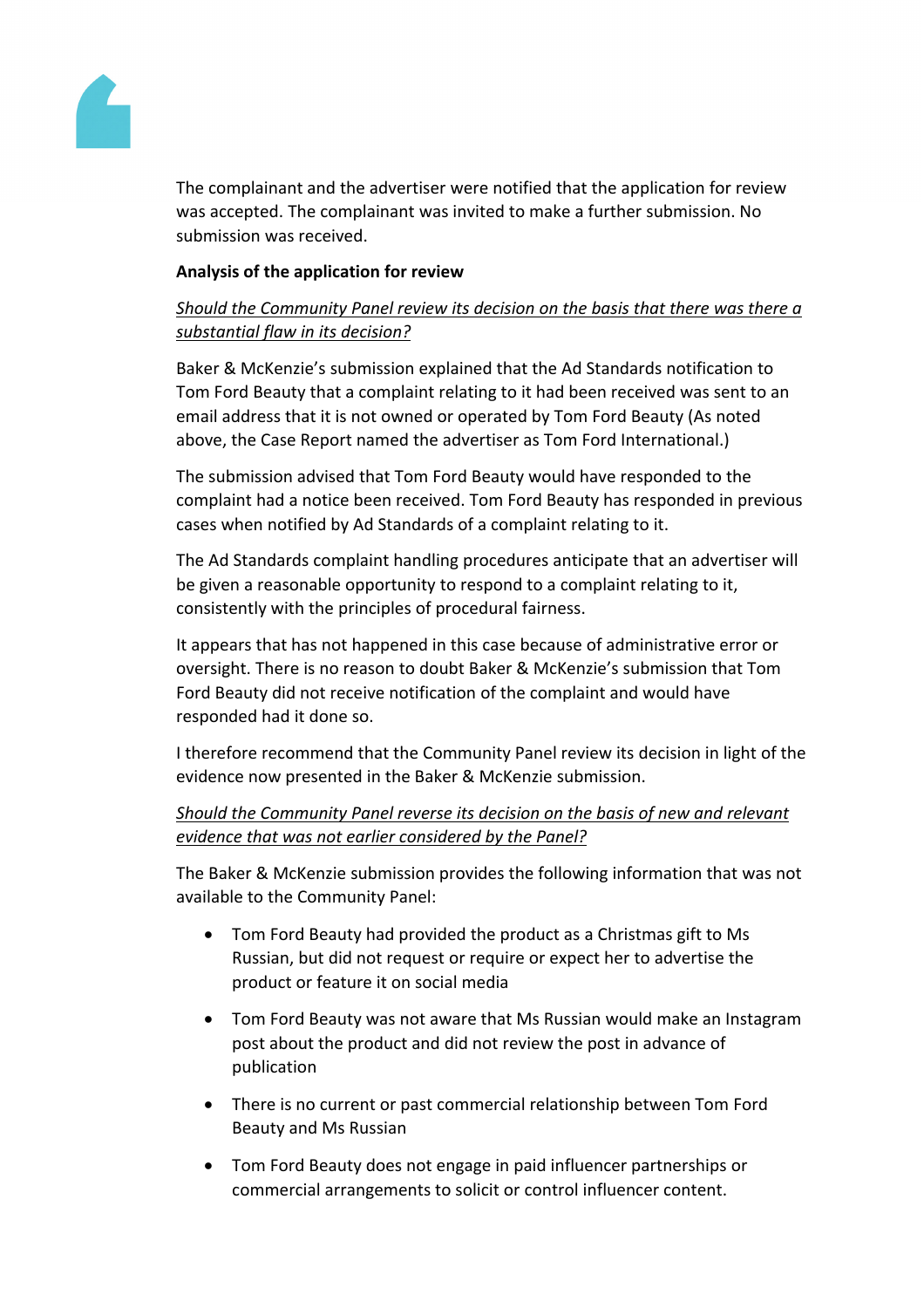

It should be accepted that that information was not available to the Community Panel. The Case Report notes that, in the absence of any submission, the Panel had proceeded '*on the presumption that the Instagram post was authorised by the advertiser'.*

The issue then arising, in light of that new information, is whether it was reasonably open to the Community Panel to reach a decision different to the one that it did reach.

On the information provided, it is unlikely that Tom Ford Beauty was displeased that Ms Russian drew attention in an Instagram post to an expensive product that it provided free of charge to her. The Baker & McKenzie submission explains that the product was given to Ms Russian as a Christmas gift to thank her for her support during the year. She was earlier advised (through her management) that gifts may be given and that she could choose from a number of items.

It is clear that Tom Ford Beauty knew that Ms Russian was a well-known influencer who had supported its brand. While it may be correct to submit that Ms Russian's decision to post about the product '*was entirely her own'*, a reasonable assumption is that Tom Ford Beauty anticipated the possibility that Ms Russian would publicise one of the products given to her and in that way provide a potential commercial benefit to Tom Ford Beauty.

However, the AANA Code of Ethics applies a more restricted test for 'advertising'. An important element of the test is that an advertisement is '*undertaken by, or on behalf of an advertiser or marketer [and] over which the advertiser or marketer has a reasonable degree of control'*.

Issues that can arise in applying that definition to 'influencer' marketing and 'user generated content' are discussed in AANA Practice Notes. The Practice Note on 'Clearly Distinguishable Advertising' explains that the relationship between an advertiser and an influencer must be clear, obvious and upfront where the influencer '*accepts payment of money or free products or services from a brand in exchange for them to promote that brand's products or services'* (p 13).

The discussion of user generated content in that Practice Note explains that the Code '*does not apply to UGC on pages and sites which are not within an advertiser's reasonable control even if brands or products are featured'* (p 14). On the other hand, the advertiser is taken to have reasonable control of the UGC when it becomes aware of it, including through a complaint lodged with Ad Standards.

The Baker & McKenzie submission draws attention to a hypothetical example that is given in the AANA Industry Practice Note on 'Clearly Distinguishable Advertising'. The Scenario and the AANA Guidance is as follows: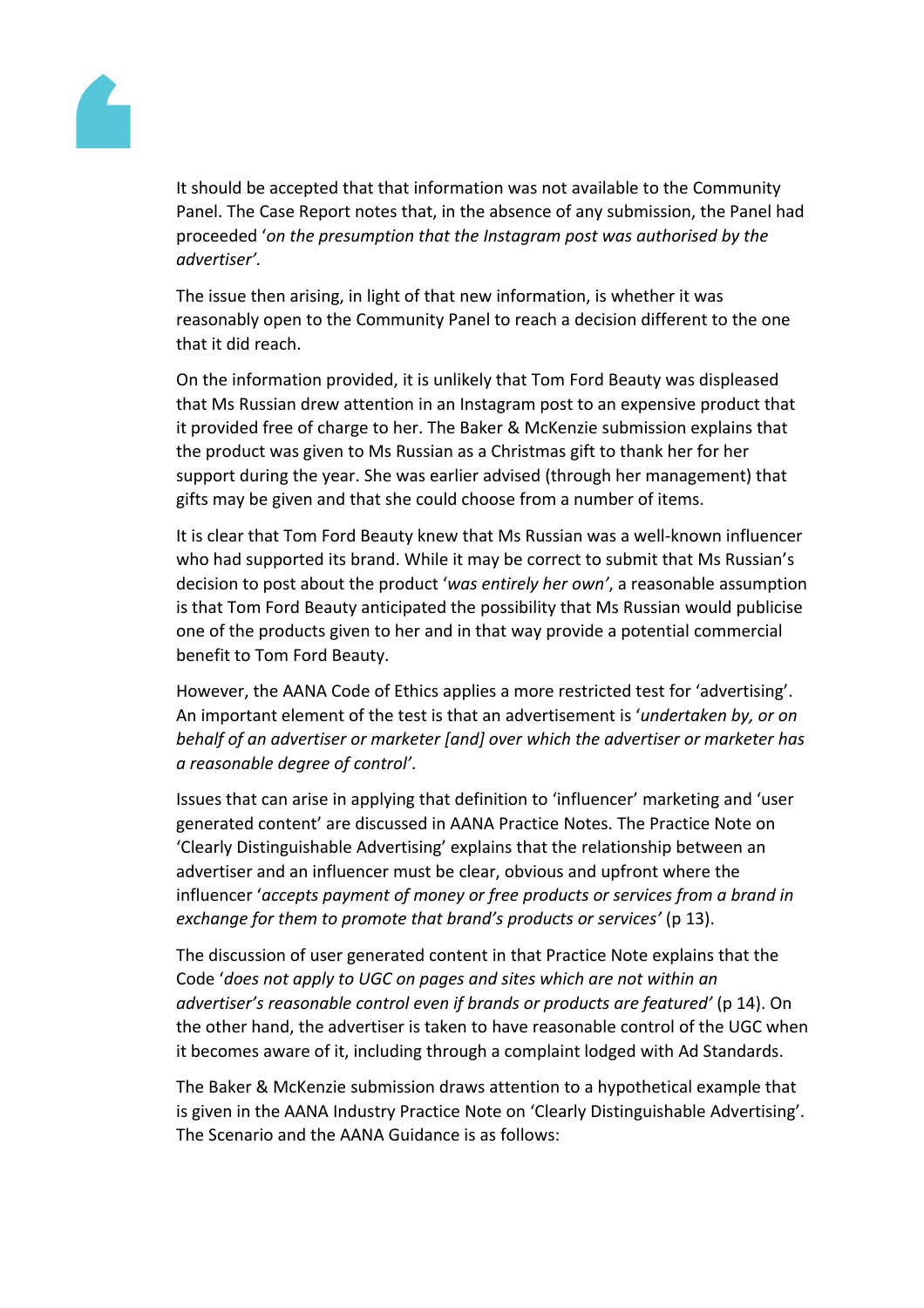

*Scenario:* FabFaces sends a celebrity a set of make-up brushes for free without any stipulation that she must post comments about the products on social media.

*Guidance:* Where there is no control by FabFaces over any statements the celebrity may make then any resulting communication is unlikely to be considered advertising or marketing communication.

In my view, it is open to the Community Panel to decide, in light of the AANA guidance and the information provided in the Baker & McKenzie submission, that Tom Ford Beauty did not have reasonable control over the action taken by Ms Russian in featuring a Tom Ford Beauty product in an Instagram posting. Absent that control, the arrangement between Tom Ford Beauty and Ms Russian may not fall within the definition of 'advertising' in the AANA Code of Ethics.

I therefore recommend that the Community Panel review its decision that Tom Ford Beauty was in breach of Section 2.7 of the AANA Code of Ethics on account of Ms Russian's Instagram post.

I note that it may also be open to Ad Standards and the Community Panel to resolve that this Instagram post, if repeated, may be classified as advertising on the basis that it is user generated advertising content that has been brought to an advertiser's attention.

# **THE DETERMINATION ON REVIEW**

The case was brought before the Community Panel for a second time in accordance with the Independent Reviewer's recommendation.

The Ad Standards Community Panel (Panel) noted the request for review of its decision and the findings of the Independent Reviewer.

In particular the Panel noted that the Independent Reviewer considered that there were substantial flaws in Panel's determination. Specifically the Reviewer noted that:

- Due to an administrative error Ad Standards communicated with an incorrect email address and the advertiser therefore was not able to respond to the complaint.
- The advertiser had provided additional information which may have a significant bearing on the decision.

Taking into account the Independent Reviewer's recommendations and comments, and the further information provided by the advertiser, the Panel noted that it needed to reconsider the case under Section 2.7 of the AANA Code of Ethics.

#### **Section 2.7: Advertising or Marketing Communication shall be clearly distinguishable as such.**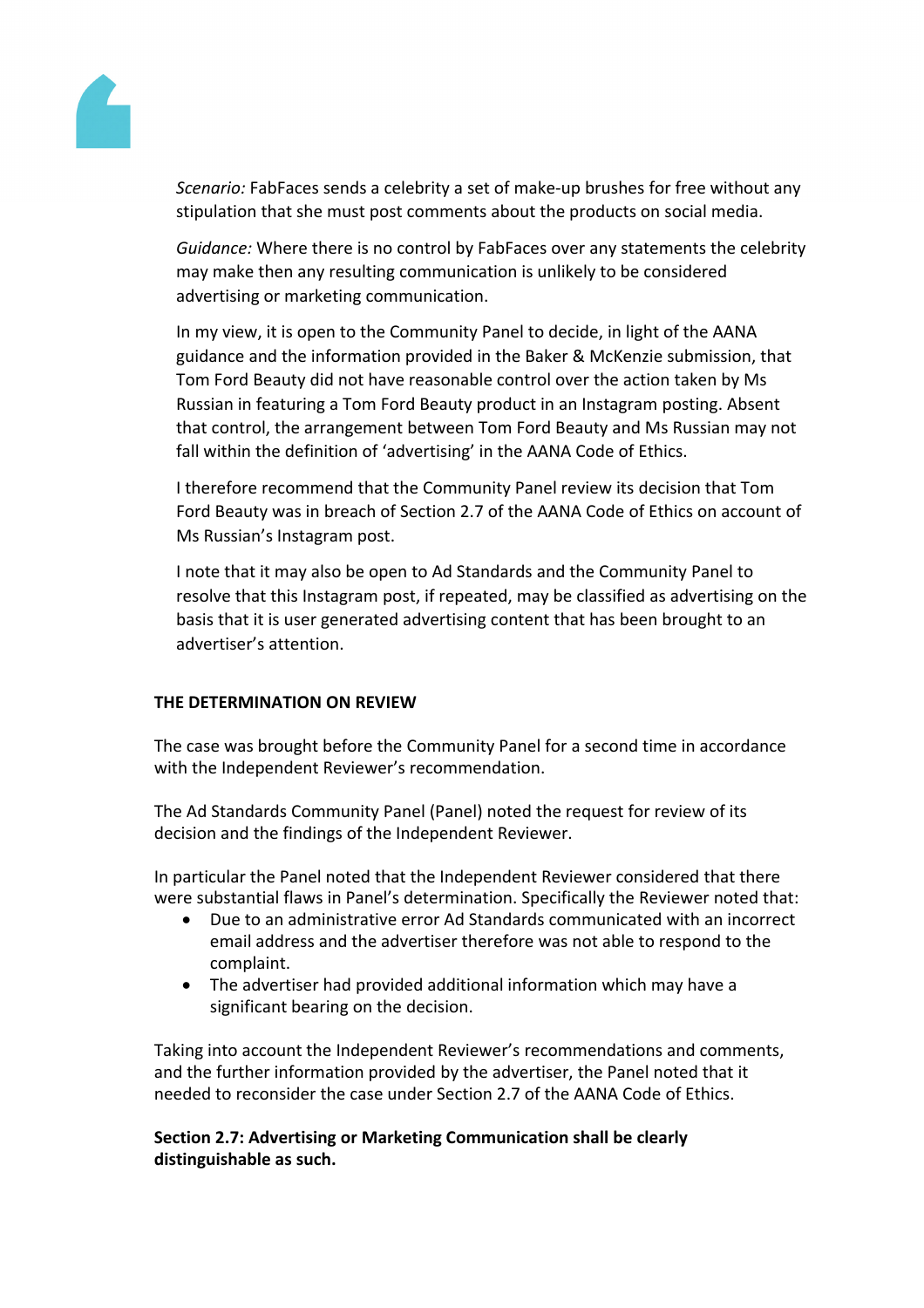

The Panel noted that it must consider two matters:

- Does the material constitute an 'advertising or marketing communication', and, if so
- Is the advertising material clearly distinguishable as such?

#### **Does the material constitute an 'advertising or marketing communication'?**

The Panel noted the definition of advertising in the Code. Advertising means: "any advertising, marketing communication or material which is published or broadcast using any Medium or any activity which is undertaken by, or on behalf of an advertiser or marketer,

- over which the advertiser or marketer has a reasonable degree of control, and
- that draws the attention of the public in a manner calculated to promote or oppose directly or indirectly a product, service, person, organisation or line of conduct".

The Panel considered that the clear placement of the product in the advertisement and the use of the brand name did amount to material which would draw the attention of the public in a manner designed to promote the brand.

The Panel considered whether the advertiser had a reasonable degree of control over the post.

The Panel noted the advertiser's submission that they did not have control over the post as there was no request to or obligation imposed on Ms Russian to post about the free product, and that they were not made aware of the post until after it had been published.

The Panel noted the Independent Reviewer's recommendation that the Panel reconsider whether the advertiser had reasonable control over the advertisement considering the advertiser's submission.

A minority of the Panel considered that the advertiser did not have a reasonable degree of control over the advertisement as there was no formal agreement in place between the advertiser and the influencer about her posting the material. Further, a minority of the Panel considered that the advertiser did not request that the influencer post the product and did not have direct control over what was posted. The minority of the Panel considered that the influencer was in control of what was posted, not the advertiser.

The Panel noted that the Code does not define 'reasonable degree of control'. The Panel noted that there is no indication of timeframes around which the advertiser can be seen to have control. The Panel noted that in the case of gifts to influencers the context in which the product is given cannot be ignored. The Panel noted that influencers operate as an advertising medium utilised by businesses to promote their brands and products. The Panel noted that many influencers have agents and that businesses exist which put brands and influencers in touch with each other. The Panel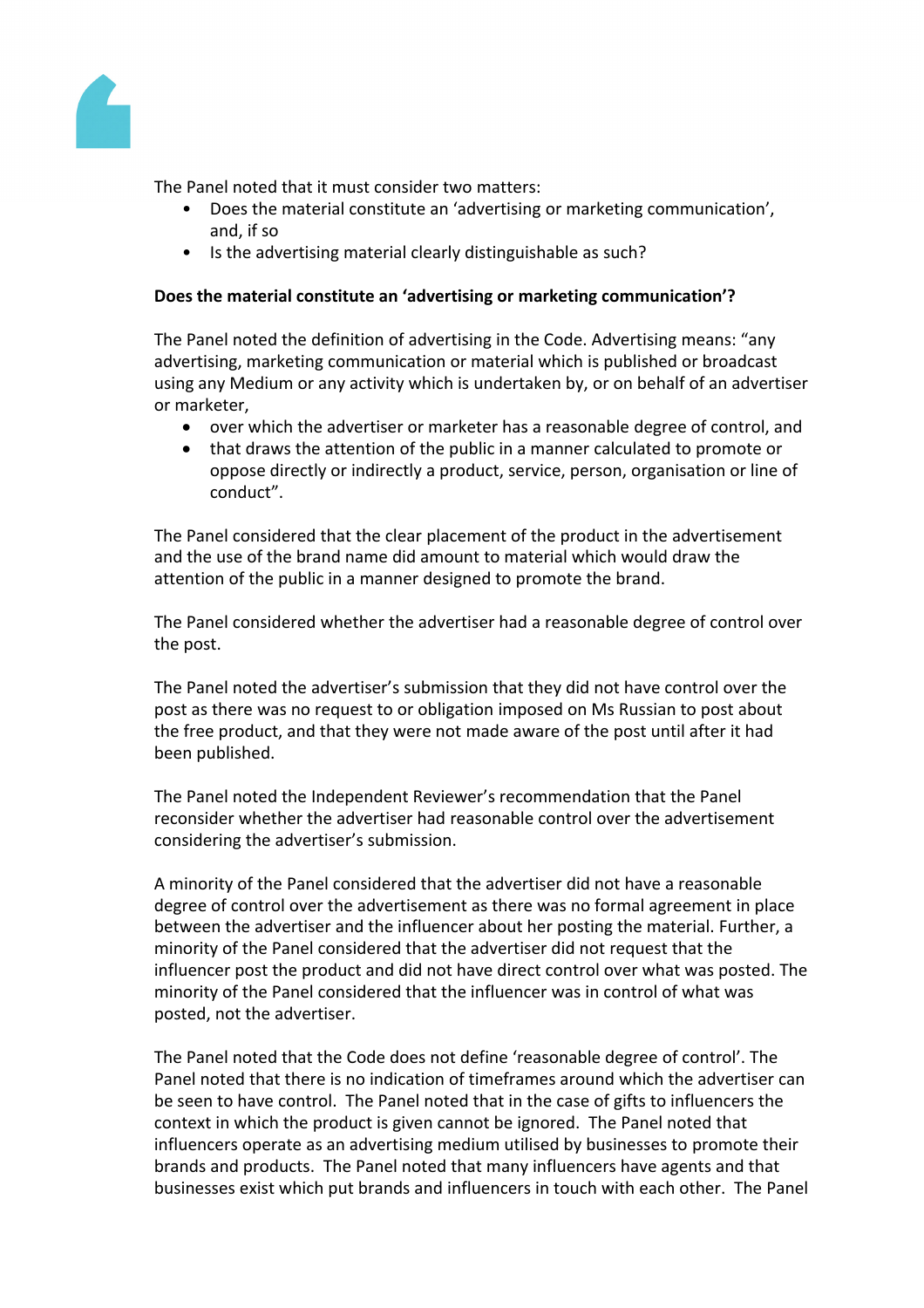

noted that influencers are sometimes paid, and sometimes provided with free product. The Panel noted that influencers' posts may also be created in circumstances in which there is no relationship context. The Panel considered that the Code's requirements should be interpreted with its purpose in mind, that is to ensure that consumers are informed, and that influencers should be transparent about their relationships with brands.

The Panel noted that the advertiser chose to send Ms Russian a gift knowing she was an influencer. The Panel considered that while there was no direct request or stipulation for Ms Russian to post about the gift, it is reasonable to assume that the motivation for an advertiser to provide free product to an influencer with whom they have a positive relationship is that they will post about the product or otherwise draw the attention of their followers to the brand as Ms Russian did in this case. The Panel considered that the advertiser has undertaken the activity of giving a gift to an influencer, and in choosing to send the gift they are exercising a degree of control, and the post did draw the attention to the product.

Taking into account all of the material now available to it, the Panel considered that the post did meet the definition of advertising in the Code.

#### **Is the material clearly distinguishable as such?**

The Panel noted the Practice Note for the Code:

"Influencer and affiliate marketing often appears alongside organic/genuine user generated content and is often less obvious to the audience. Where an influencer or affiliate accepts payment of money or free products or services from a brand in exchange for them to promote that brand's products or services, the relationship must be clear, obvious and upfront to the audience and expressed in a way that is easily understood (e.g. #ad, Advert, Advertising, Branded Content, Paid Partnership, Paid Promotion). Less clear labels such as #sp, Spon, gifted, Affiliate, Collab, thanks to… or merely mentioning the brand name may not be sufficient to clearly distinguish the post as advertising."

The Panel considered that there was nothing in the wording of the post and no hashtags which clearly demonstrated the relationship between Ms Russian and the brand.

The Panel considered that tagging the brand on its own was not sufficient to satisfy the Code's requirements and that the post was not clearly distinguishable as advertising.

#### **2.7 conclusion**

On review, the Panel determined that the advertisement was not clearly distinguishable as such and did breach Section 2.7 of the Code.